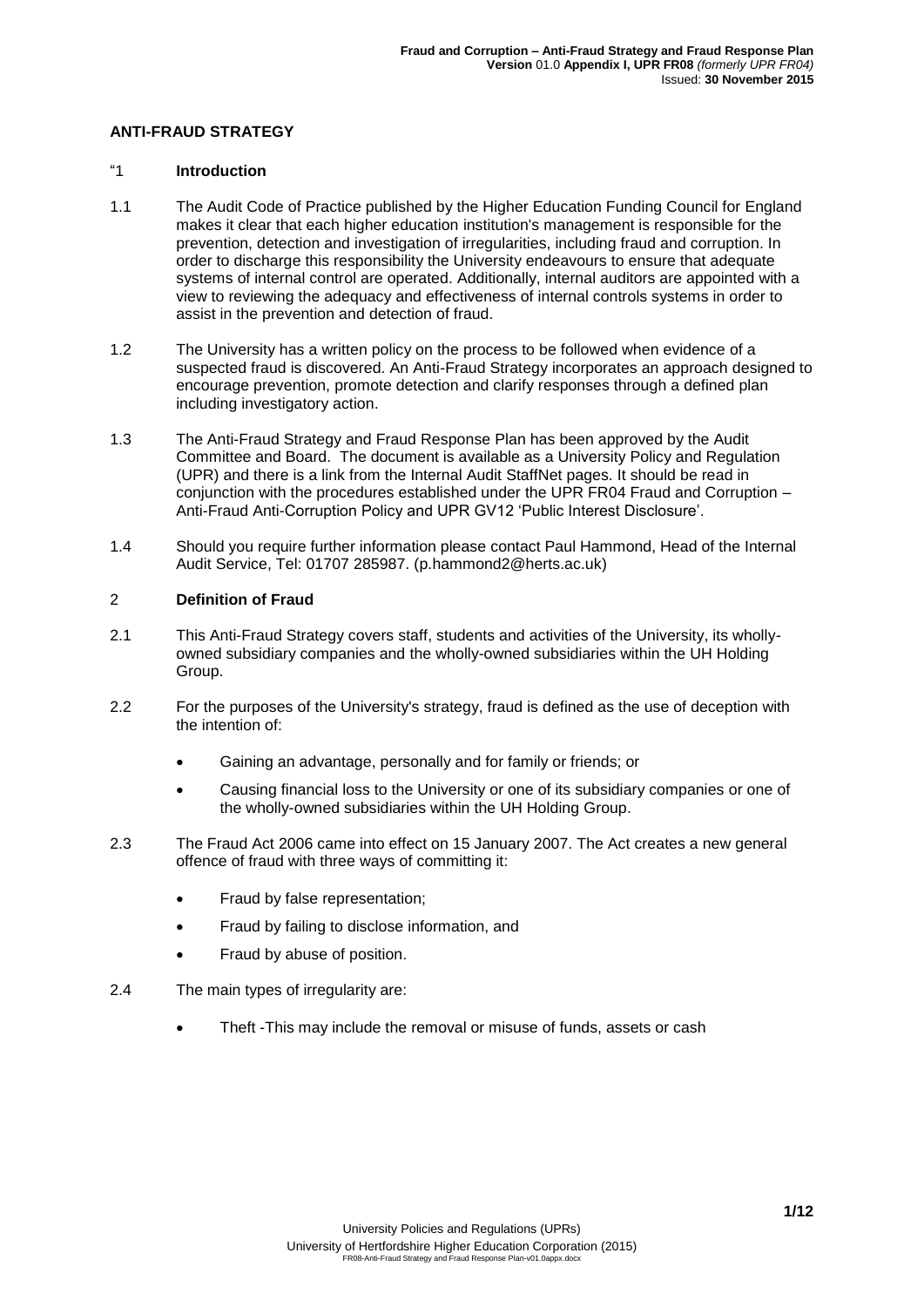- False accounting dishonestly destroying, defacing, concealing or falsifying any account, record or document required for any accounting purpose, with a view to personal gain or gain for another, or with the intent to cause loss to the University or furnishing information which is or may be misleading, false or deceptive
- Abuse of position abusing authorities and misusing University resources or information for personal gain or causing loss to the University.
- 2.5 The University's Financial Regulations set out the University's controls to minimise the risk of the above occurring.
- 2.6 Examples of fraud, which are neither exclusive or exhaustive, include the following:
	- Misappropriation of cash e.g. theft of cash from cash boxes, cash registers, and takings from trading outlets, vending machines, or from social fund;
	- Theft of stock;
	- Fraudulent encashment of payable orders or cheques;
	- Misappropriation of other assets including information and intellectual property. This would also include theft of stationery for private use, unauthorised use of University property eg vehicles, computers, other equipment;
	- Purchasing or purchase ledger fraud (e.g. approving/paying for goods not received, approving/paying bogus suppliers, approving/paying inflated prices for goods and services, accepting any bribe);
	- Travel and subsistence claims overstated or falsely claimed. This may include advances not recovered or forging of counter-signatories;
	- Accepting pay for time not worked (e.g. false claim for hours worked, failing to work full contracted hours by any member of staff, false overtime claims, or falsification of sickness self-certification);
	- Misconduct relating to research (see below for link to Guide to Good Practice in Research) [\(http://www.staffnet.herts.ac.uk/documents/research/research](http://www.staffnet.herts.ac.uk/documents/research/research-conduct/2013-04-22_UH_Good_Practice_in_Research.pdf)[conduct/2013-04-22\\_UH\\_Good\\_Practice\\_in\\_Research.pdf\)](http://www.staffnet.herts.ac.uk/documents/research/research-conduct/2013-04-22_UH_Good_Practice_in_Research.pdf); and
	- Computer Fraud (e.g. altering or substituting records, duplicating or creating spurious records, or destroying or suppressing records).
- 2.7 Whilst by no means being proof on their own, the circumstances below (warning signs) may indicate fraud, and should therefore put managers, staff and students on the alert:
	- Altered documents (correcting fluid, different pen or handwriting);
	- Claim form details not readily checkable;
	- Changes in normal patterns, of cash takings or travel claim details (for example);
	- Text erratic or difficult to read or with details missing;
	- Delay in completion or submission of claim forms;
	- Lack of vouchers or receipts in support of expense claims, etc.
	- Staff seemingly living beyond their means;
	- Staff under constant financial or other stress;
	- Staff choosing not to take annual leave (and so preventing others becoming involved in their work), especially if solely responsible for a 'risk' area;
	- Complaints from public or staff;
	- Always working late;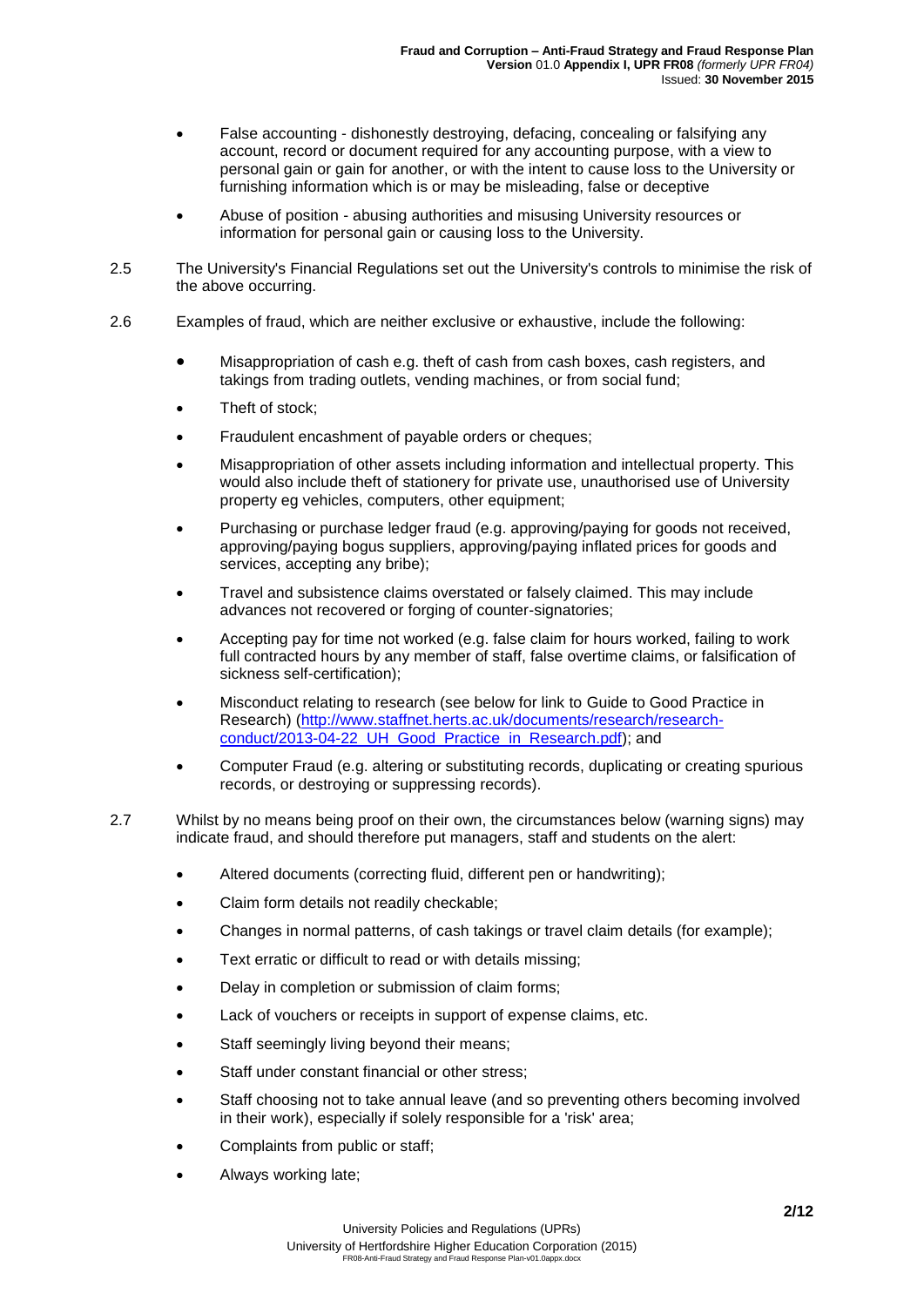- Refusal of promotion: and
- Insistence on dealing with a particular individual.
- 2.8 In addition to the warning signs outlined above, staff and students are advised to take notice of the following "Do's and Don'ts" in respect of possible fraud-related instances or actions:
	- If you are suspicious or have concerns DO tell someone confidentiality will be respected;
	- DO keep a record of conversations or actions, including times, dates, locations etc.
	- DO keep or copy any document that arouses your suspicions;
	- DO be discreet with the information, only discuss it with the nominated individual or people they refer you to;
	- DO be responsive to staff concerns;
	- DO deal with the matter promptly;
	- *DO NOT* keep quiet and hope the problem will go away;
	- *DO NOT* confront the individual with your suspicions;
	- *DO NOT* try to investigate yourself;
	- *DO NOT* discuss with other staff or colleagues;
	- *DO NOT* collect evidence (especially computerised information) without specialist advice; and
	- *DO NOT* contact the police directly.

#### 3 **Prevention and Detection of Fraud**

### **Prevention**

- 3.1 The aftermath of fraud is costly, time-consuming, disruptive and unpleasant. The major thrust of any anti-fraud strategy should therefore be prevention. Measures to be put in place include denial of opportunity, effective leadership, auditing, and employee screening.
	- a Denial of opportunity

Fraud can be minimised through carefully designed and consistently operated management procedures. Staff should always receive training in the operation of these systems.

The main way to guard against fraud in financial systems is segregation of duties, so that no individual has undue management of payments, income or assets. The largest frauds have involved regular misappropriations over a period of years. This risk can be reduced by regularly rotating staff who have access to financial systems.

The possible misuse of information technology should be prevented by managing the physical access to terminals, and protecting systems with electronic access restrictions.

#### b Leadership

Key determinants of behaviour in an organisation are influenced by standards observed at the top, and the policies and approach to their enforcement promoted from the top.

Governing bodies and senior managers should therefore ensure that their behaviour is always demonstrably selfless. To this end they should produce and disseminate clear policies on: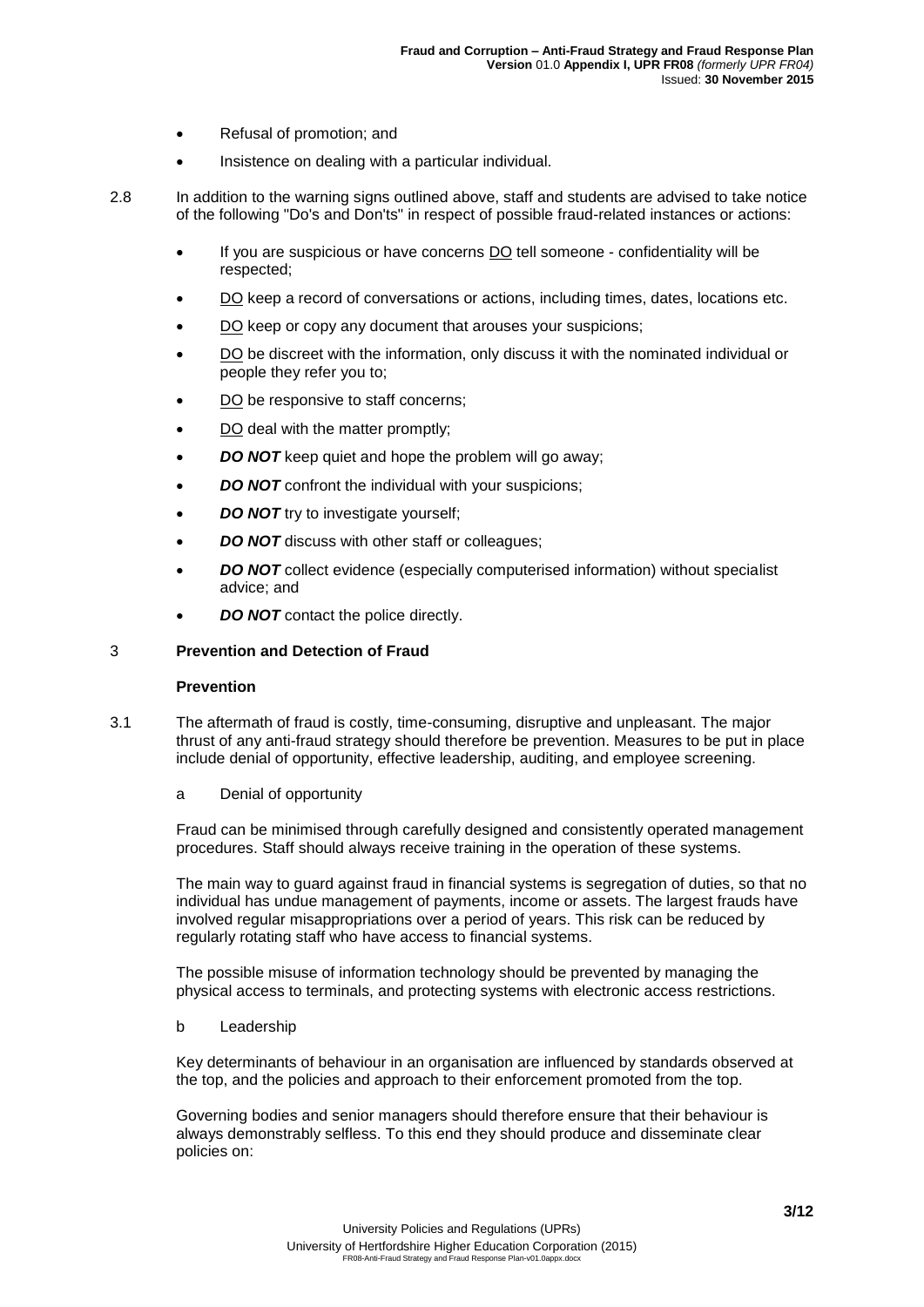- commercial ethics:
- registration and declaration of interests;
- accepting gifts and hospitality; and
- prosecution of offenders.

The police advise that prosecution is a particularly effective deterrent because of the risk of a custodial sentence and a criminal record. However, the threat of prosecution only deters if the threat is real. Therefore, each and every case arising should normally be referred to the police, irrespective of the status of the individual.

c The role of auditors

When new systems are being designed or existing systems are to be modified, internal auditors can advise management on building in ways of preventing or detecting fraud.

A continuous review of systems by internal audit may deter attempted fraud and should result in continuous improvements. To this end the risk of fraud should be a factor in audit plans.

External audit's reviews and validation testing provide further deterrence. Auditors may also wish to assess and advise on systems in place to deter corruption.

#### d Employee screening

Potential new members of staff should be screened before appointment, particularly for posts with financial responsibility. For example:

- an official employer's reference should be obtained;
- such references should cover a reasonable, continuous period; and any gaps should be explained;
- doubts about the contents of the reference should be resolved before confirming the appointment. If this is done by telephone, a written record of the discussion should be kept to comply with employment law; and
- essential qualifications should be checked before making an offer of employment (for example by requiring original certificates at the interview).

Consideration should be given as to whether a policy on the employment of job applicants who are related to existing staff or governors is appropriate. Recruitment procedures should require applicants to declare any connections with existing governors and staff. Members of recruitment panels should similarly be required to declare such connections.

#### **Detection**

- 3.2 No system of preventative measures can guarantee that frauds will not occur. The University could, however, implement detection measures to highlight irregular transactions.
	- a Internal management systems

This is the most important measure because the risk of processing an irregular transaction is minimised where transactions are reviewed systematically.

Detective checks and balances should be designed into all systems and applied consistently. These would include segregation of duties, reconciliation procedures, random checking of transactions, and review of management accounting information, including exception reports.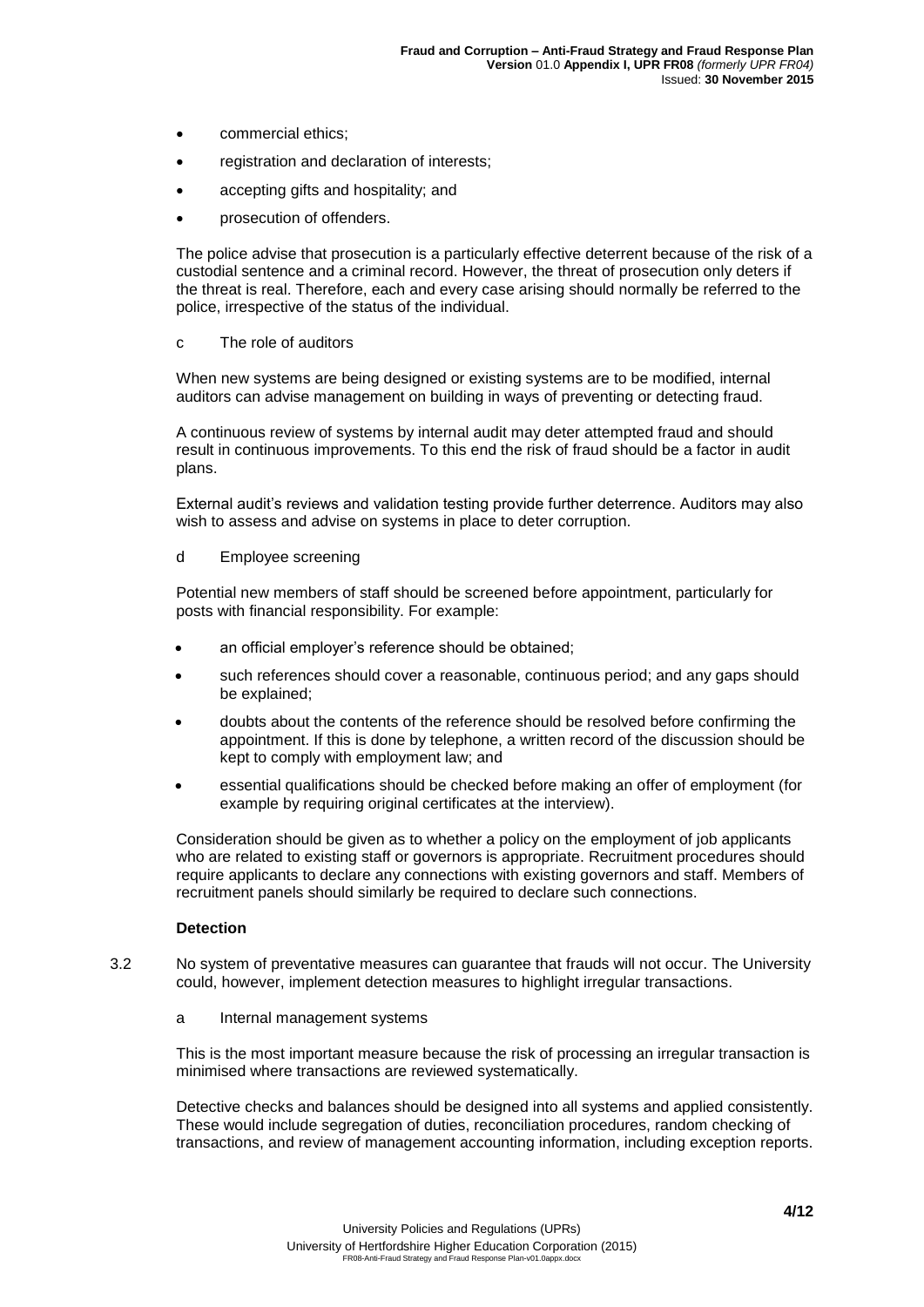The University management at all levels are responsible for ensuring the effective application of controls.

Systems should identify transactions that have not followed normal procedures. However, deception may be used to make improper transactions appear legitimate.

The detective elements in each system should therefore be complemented by a general detective approach, to capture suspicions identified through chance, exit interviews and tipoffs.

b Public interest disclosure ('whistle-blowing') procedure

The adoption of the Public Interest Disclosure Act will guarantee that concerns expressed in good faith will be looked into, without adverse consequences for the complainant.

c Role of audit

The first lines of defence against fraud are robust preventative measures by management, coupled with sound detective checks and balances.

However, where a high risk of fraud is identified, auditors may use special techniques to identify fraudulent transactions. Given the sensitivity of fraud, there should be an effective two-way flow of information between internal and external audit.

d Warning signs

Managers must always be sensitive to any warning signs within unexpected patterns of behaviour of staff. These might indicate a desire for concealment (such as taking few holidays, regularly working alone late or at weekends, resistance to delegation, and resentment of questions about work) and should be investigated.

Any indication of addiction to drugs, alcohol or gambling should be addressed by the human resource function as early as possible, both for the welfare of the individual and to minimise the risks to the HEI, which might include fraud.

- 3.3 The Financial Regulations and appendices state that the Group Finance Director is responsible for the management of all financial matters relating to the University Group. The Regulations explain further that:
- 3.4 "The Group Finance Director is required to establish appropriate accounting regulations, procedures and controls such that the requirements of the 'Memorandum of Assurance and Accountability Between HEFCE and Institutions', relevant legislation and these regulations are met in respect of all responsibilities assigned to the Group Finance Director."
- 3.5 However with the scale and diversity of the University, authority has been delegated to Deans/Heads under devolved management for implementing suitable internal controls to safeguard school/SBU assets, monies and other resources. Managers and supervisors are also required as part of these processes of internal control to protect assets, monies and other resources.
- 3.6 Measures have been adopted centrally that include the development of sound accounting systems and budgetary control procedures, regular monitoring of financial trends and interpretation of financial statistics, defining consistent financial processes and procedures, the provision of financial regulations and other relevant advice and guidance and the continuous presence of an effective internal audit function.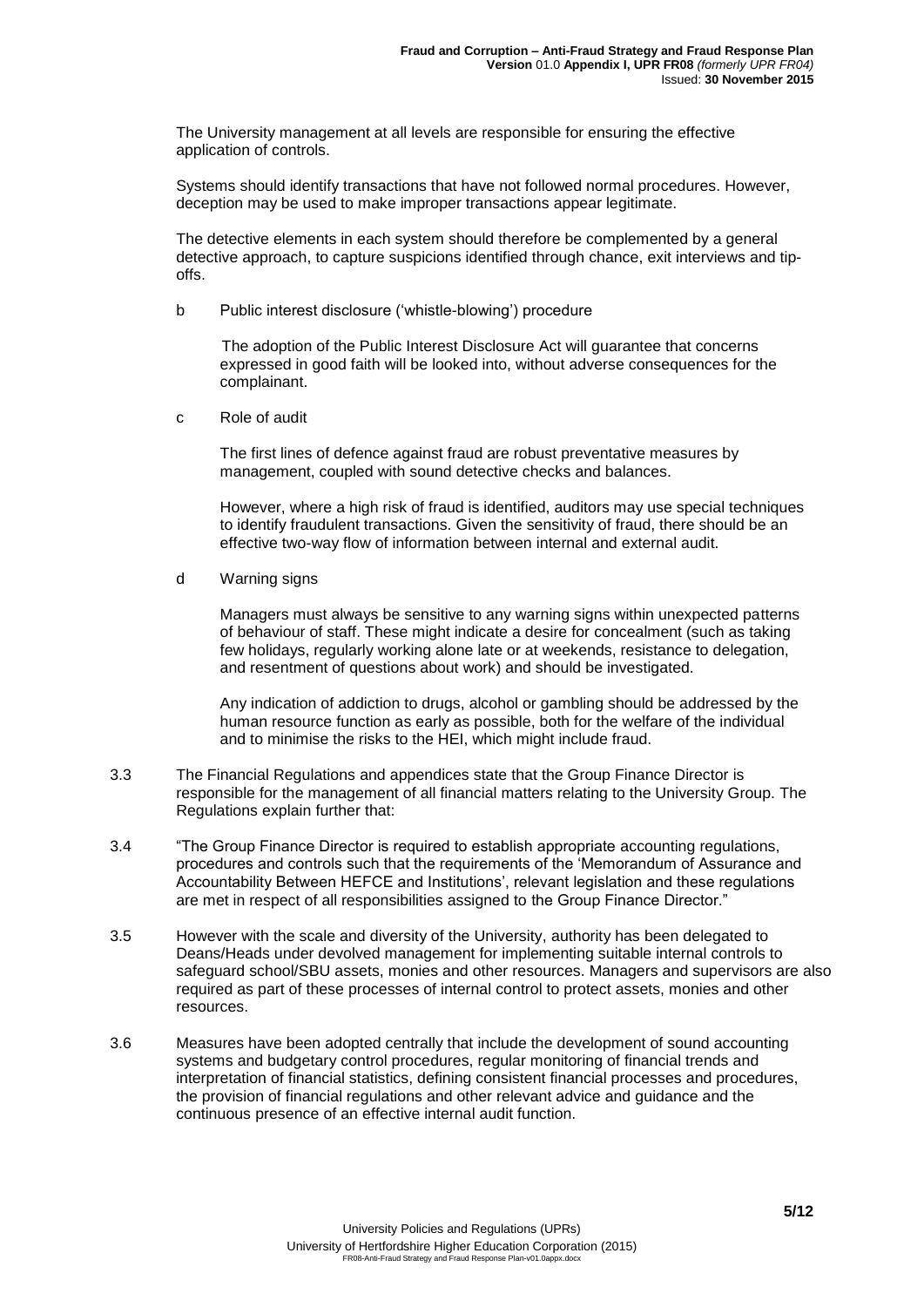- 3.7 Measures adopted at School/Departmental level will include fundamental control measures such as:
	- separation of duties to ensure that more than one employee has to be involved in processing every transaction;
	- restricting authority to commit or spend funds through an authorised signatories list; and
	- reconciling local accounting records to centrally produced management information.
- 3.8 In addition to the internal control framework, the University also requires that all employees adopt high standards of personal conduct. UPR GV12 Bribery and Corruption sets out the standards required including in relation to conflicts of interest and the receipt and acceptance of gifts and hospitality. The Financial Regulations include reference to the University's requirements in relation to private work and purchasing for example.
- 3.9 There are also references in staff disciplinary rules, disciplinary and grievance procedures to help ensure high standards of personal conduct.

#### 4 **Responsibility to Report a Suspected Fraud**

- 4.1 If a member of staff becomes aware of any matter where he/she suspects that a financial irregularity has occurred, he/she must report the matter immediately to the Head of the Internal Audit Service directly or through their Senior Manager. The Senior Manager must notify the Head of the Internal Audit Service immediately a member of staff reports any financial/non-financial irregularity.
- 4.2 Effective preventative measures must, of necessity, rely upon the vigilance and awareness of those staff whose work incorporates internal control functions. In accordance with UPR FR04 Fraud and Corruption – Anti-Fraud Anti-Corruption Policy it is the duty of all staff to report suspected irregularities, financial or otherwise, to the Head of the Internal Audit Service.
- 4.3 Staff should be aware that failing to report fraudulent activity may itself be actionable. Similarly any complaint or allegation that is found to have been malicious shall be deemed a serious disciplinary offence
- 4.4 The Head of the Internal Audit Service, where he considers the irregularity involves a criminal act or is in any way a disciplinary offence, must report the matter to the Vice Chancellor. The Vice Chancellor will deal with the matter in the way he considers to be in the best interests of the University, subject to legal constraints. The Audit Committee will be notified of the University action taken where the irregularity involves an amount above £25k, or where it is unusual or where there is likely to be public interest.
- 4.5 In recognition of the good faith in which staff may report a suspected financial irregularity the University will protect and support an individual against harassment or victimisation. (The Public Interest Disclosure Act applies).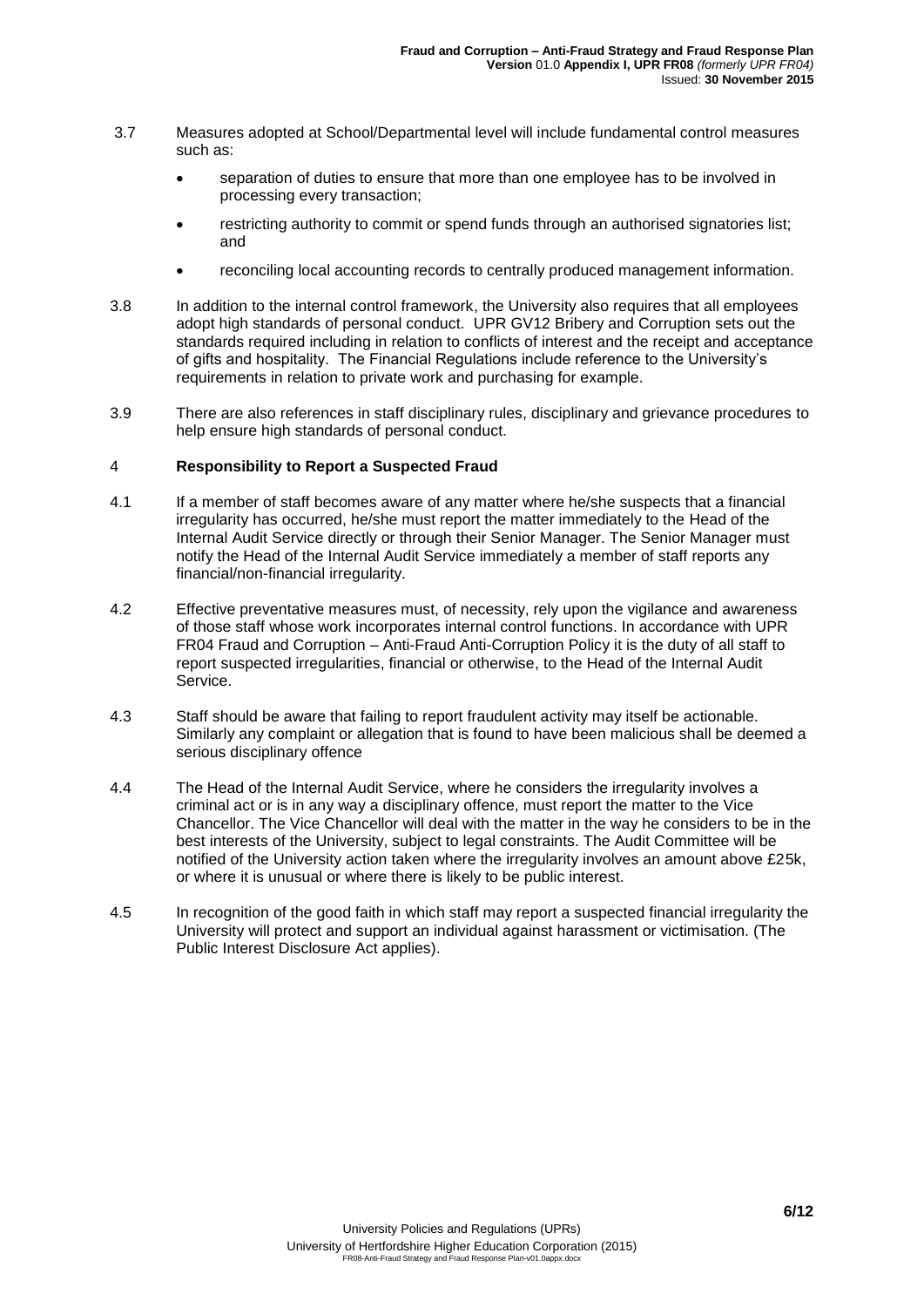## **FRAUD RESPONSE PLAN**

## 1 **Initiating Action**

Where a member of staff has reasonable grounds for suspecting fraud, corruption or other financial irregularity, they must report their concerns in one of the following ways:

- To their line manager if they feel able to (the line manager should immediately inform the Vice-Chancellor or his nominee, normally the Secretary and Registrar, and the Head of the Internal Audit Service).
- If they are unable to inform their line manager, the member of staff should inform the Vice-Chancellor or his nominee, normally the Secretary and Registrar, and the Head of the Internal Audit Service directly.
- To the University's designated individuals under the "Whistleblowing" policy.
- 1.2 In the event that the suspected irregularity involves the Vice-Chancellor the report initial report should be made to the Chairman of the Audit Committee.
- 1.3 If a member of staff is aware of fraudulent behaviour and fails to report it, they may be suspected of complicity and thereby subject to disciplinary procedures.
- 1.4 All notifications should be made in strict confidence and if it is possible confirmed in writing, providing:
	- a brief outline of the alleged irregularity;
	- the estimated scale of or scope for loss;
	- any evidence supporting the alleged irregularity; and,
	- details of the member(s) of staff suspected of involvement.
- 1.5 All notifications will be recorded in a 'Fraud Register' held by the Head of the Internal Audit Service, who will provide an acknowledgement of receipt by return to the originating member of staff ('the initiator').
- 1.6 All reports of alleged or suspected fraud will be managed from the outset by the Fraud Response Group (FRG).
- 1.7 The Vice Chancellor or his nominee, normally the Secretary and Registrar, will constitute a meeting of the FRG at the earliest opportunity for their discussion of the notification. The FRG is comprised of the following:
	- The Vice-Chancellor (or designate);
	- The Secretary and Registrar;
	- The Group Finance Director;
	- The Director of Human Resources;
	- Dean of School/Head of SBU affected (if deemed appropriate); and
	- Any other parties or specialists deemed appropriate.
- 1.8 The FRG has full delegated authority from the Board to take such actions it considers reasonable for the purposes of the objective of this Response Plan, including:
	- appointing and authorising the cost of solicitors and counsel and third party investigators including forensic accountants and IT specialists;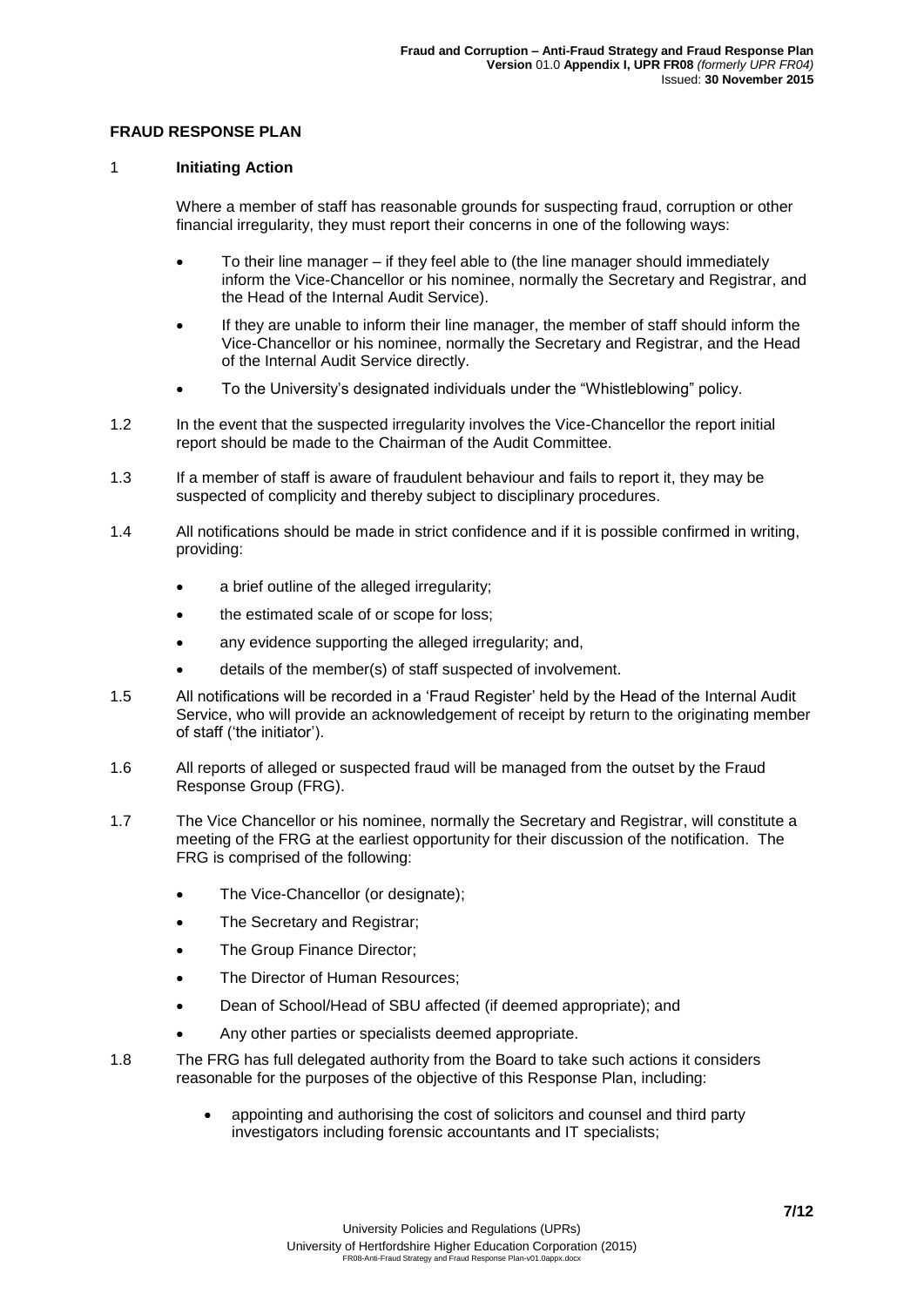- notification and engagement as appropriate of the University's internal and external auditors;
- instigating disciplinary proceedings; and,
- where appropriate, criminal or legal proceedings. It may also authorise the use of witness statements from staff in any such proceedings on behalf of the University.
- 1.9 In the event of one of the officers in the Fraud Response Group being accused of fraud, the Deputy Vice-Chancellor will be appointed to replace the officer on the Group.

## 2 **Initial Review and Investigation**

- 2.1 If as a result of the FRG's consultations it is clear that any possible irregularity is of minimal effect and has arisen by accident, mistake or incompetence rather than wilful intention, the Head of the Internal Audit Service will record the FRG's conclusion in the Fraud Register, and note any action taken. The Head of the Internal Audit Service will inform the initiator of this decision.
- 2.2 In any other case the Head of the Internal Audit Service in consultation with the FRG conducts a preliminary investigation, in accordance with mutually agreed terms of reference, in order to gather factual information and reach an initial view as to whether a full investigation is required.
- 2.3 FRG will consider at this stage the involvement of the police in any such investigation. (NB Under some types of insurance a report to the police may be obligatory). If the case is not reported to the police FRG will advise the Audit Committee why this is the case.
- 2.4 The FRG shall liaise and co-operate with the police in any case where there has been a report made and which the police decide to investigate. All contact with the police shall be arranged through the FRG. Where the police ask to see members of staff or their work records, the Director of Human Resources must first be involved before any visit is voluntarily agreed or arranged.
- 2.5 The FRG shall consider all possible steps that will be taken to preserve the evidence. These steps may include the member(s) of staff suspected of involvement being subject to suspension and denied access to all premises and files.
- 2.6 The Head of the Internal Audit Service will report his findings, conclusions and any recommendations he may have at this initial stage to the FRG at the earliest opportunity, and certainly within seven working days. This report will identify that:
	- either insufficient evidence is available to warrant a full investigation;
	- or the allegations made prove to have been reasonable but unfounded;
	- or the actions appear to have been made by the member(s) of staff suspected of
		- involvement by mistake or incompetence rather than by wilful misconduct.
- 2.7 The Head of the Internal Audit Service will make a formal record in the Fraud Register to this effect, noting any action taken.
- 2.8 The Head of the Internal Audit Service will make the FRG aware if as a part of the initial review the allegation proves to be unfounded and of malicious or reckless intent. The FRG will discuss and agree what disciplinary action is to be taken against the initiator for gross misconduct.
- 2.9 Where there is a prima facie case for full investigation, the FRG shall, as soon as reasonably practical take steps to initiate a formal internal investigation.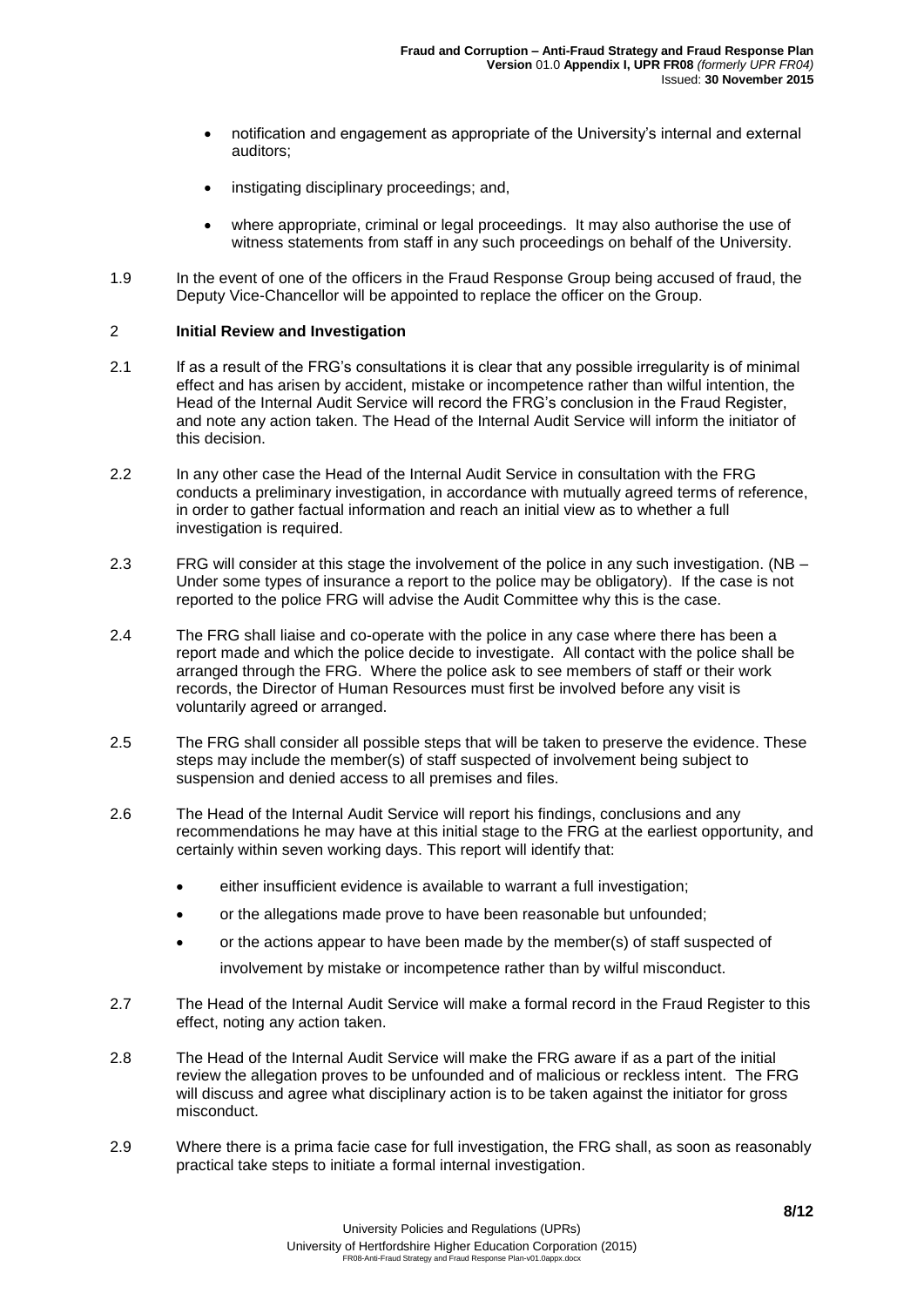- 2.10 Consideration will be given as to whether civil or criminal proceedings should be pursued in order to protect University of Hertfordshire's interests, and again as to whether the matter should be referred immediately to the police.
- 2.11 The Chair of the Audit Committee should be notified if it is considered likely that the loss will be of sufficient size to need reporting to the HEFCE (greater than £25K). The External Audit Partner should also be informed of the situation at this time.
- 2.12 Where those under suspicion are members of staff, the prevailing disciplinary procedure should be activated. At such time as an individual or group of individuals are advised of suspicions or allegations they will immediately be suspended and all access to internal files and papers (electronic and otherwise) will be disabled. Advice on any such actions should be obtained from the Director of Human Resources.
- 2.13 The FRG will consider the following:
	- Appointment of an Investigating Officer (normally but not always the Head of the Internal Audit Service);
	- Objectives and strategy of the investigation, with particular consideration given to restricting the scale of loss and maximising the recovery of assets;
	- Composition of the investigation team, to include where necessary staff from backgrounds appropriate to the nature of the investigation;
	- Applicability of the University Disciplinary Procedures to the case;
	- Instruction for any immediate action required at the point of discovery;
	- Need to use external advisors, such as the University's legal advisors;
	- Need to complete the full investigation with all due speed, though without compromising a thorough examination of all the evidence available;
	- Need to safeguard the rights of any staff involved in, or affected by, the investigation;
	- Need to protect the initiator from harassment or victimisation for reporting their suspicions;
	- Need to protect the rights of the member(s) of staff suspected of involvement, particularly as regards providing an opportunity at the appropriate time to comment on the allegations made;
	- Need to minimise the disruption to operational activities and routines;
	- Involvement of the Director of Marketing and Communications in the management of any public information issues that may arise.
- 2.14 The Investigating Officer will report on progress to the FRG (and the Head of the Internal Audit Service if he is not the Investigation Officer or part of the investigation team) on at least a weekly basis during the investigation.

## 3 **Reporting the Results of the Investigation**

- 3.1 On completion of the investigation the Investigating Officer will produce a written report for the FRG (and the Head of the Internal Audit Service if he is not the Investigation Officer or part of the investigation team). This report will include the following
	- a conclusion as to whether the allegations of fraud, corruption or other financial irregularity have any substance;
	- the comments of the member(s) of staff suspected of involvement in respect of the allegations made;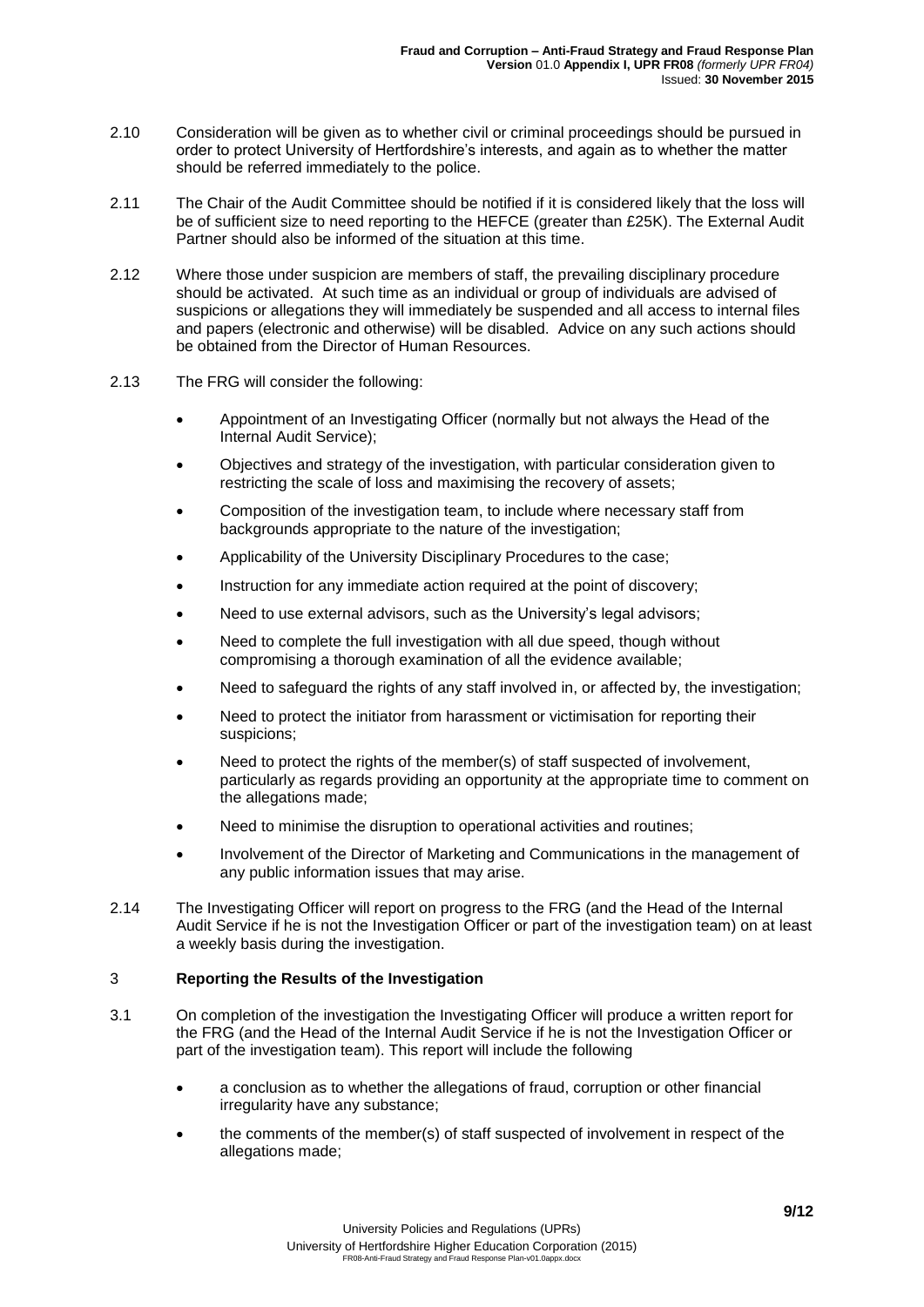- the nature and extent of the irregularity:
- its effects upon the University;
- who was involved, including those staff and/or management whose failure to exercise appropriate supervision or control may have contributed to the fraud;
- a statement of internal control weaknesses that may have allowed the irregularity to occur, with recommendations to improve those systems of control.
- 3.2 Following consultation and discussion by the FRG they will produce an Executive Summary of the principal findings and conclusions. This may include if appropriate such recommendations for disciplinary action, in accordance with the procedures, against any members(s) of staff or student(s).
- 3.3 The report may also include, depending on the course of action being adopted, recommendations for:
	- proceeding with further legal action through the criminal or civil actions,
	- any action necessary to prevent or detect further fraud, corruption or potentially similar irregularities elsewhere in the Institution.
- 3.4 Any legal proceedings or actions will be conducted or directed by the Director of Legal Services and University Solicitor in conjunction with the Director of Human Resources. Any disciplinary action taken will be in accordance with disciplinary procedures.
- 3.5 The Head of the Internal Audit Service will make a full report to the Audit Committee other than for a minor incident containing:
	- A description of the incident, including the value of any loss, the people involved, and the means of perpetrating the fraud;
	- The measures taken to prevent a recurrence; and
	- Any action needed to strengthen future responses to fraud, with a follow-up report on whether or not the actions have been taken.
- 3.6 Where the fraud or irregularity is of sufficient seriousness (as defined in the HEFCE Audit Code of Practice) the Vice-Chancellor will notify the HEFCE.
- 3.7 Any variation from the approved Fraud Assurance Plan, together with reasons for the variation, shall be reported promptly to the Chairs of the Board and the Audit Committee.
- 3.8 The Head of the Internal Audit Service will record in the Fraud Register the detail and actions taken in respect of any notified incident, whether reported to the HEFCE or not."

Mrs S C Grant Secretary and Registrar Signed: **27 November 2015**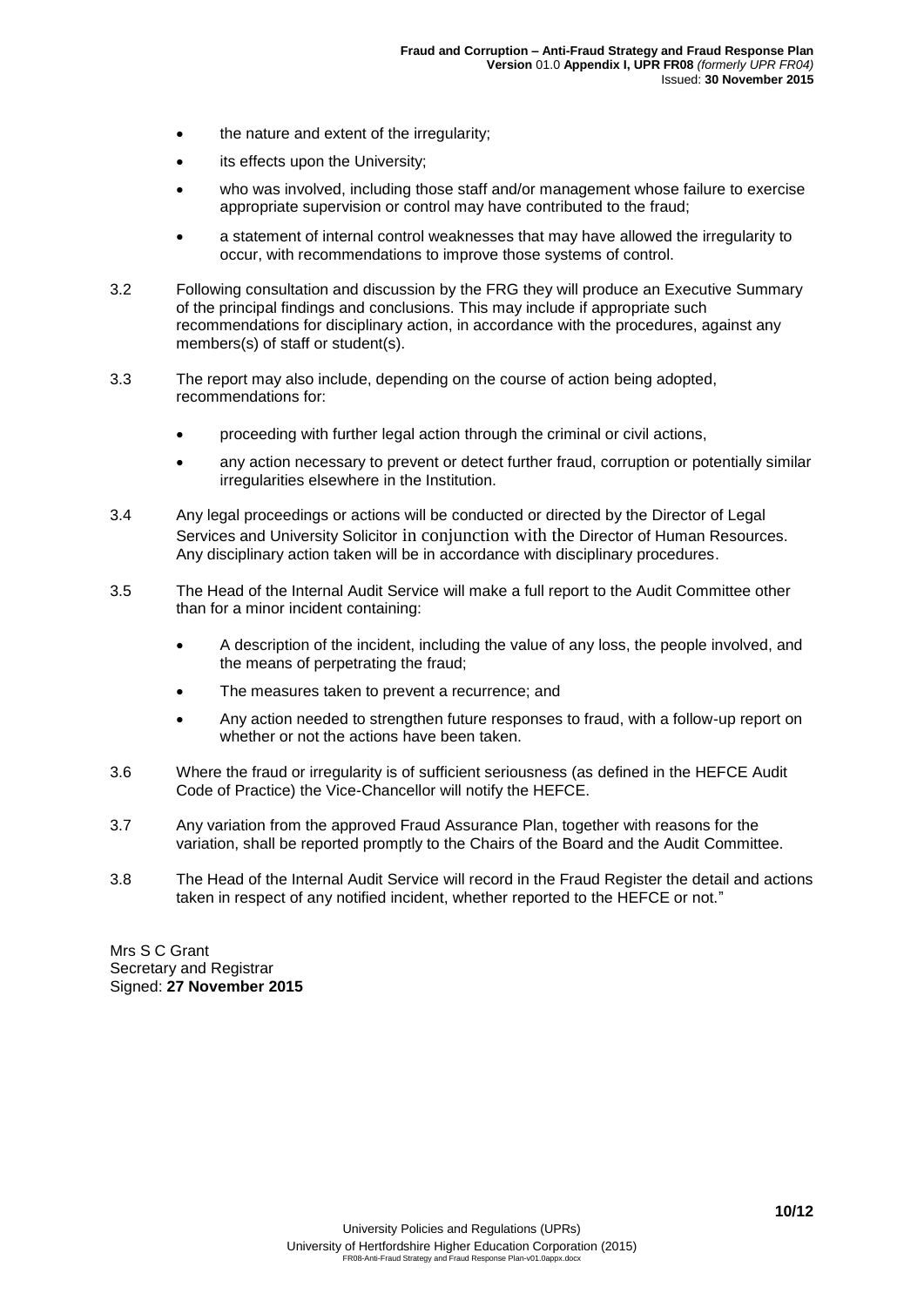# **FLOWCHART 1 – INITIATION**